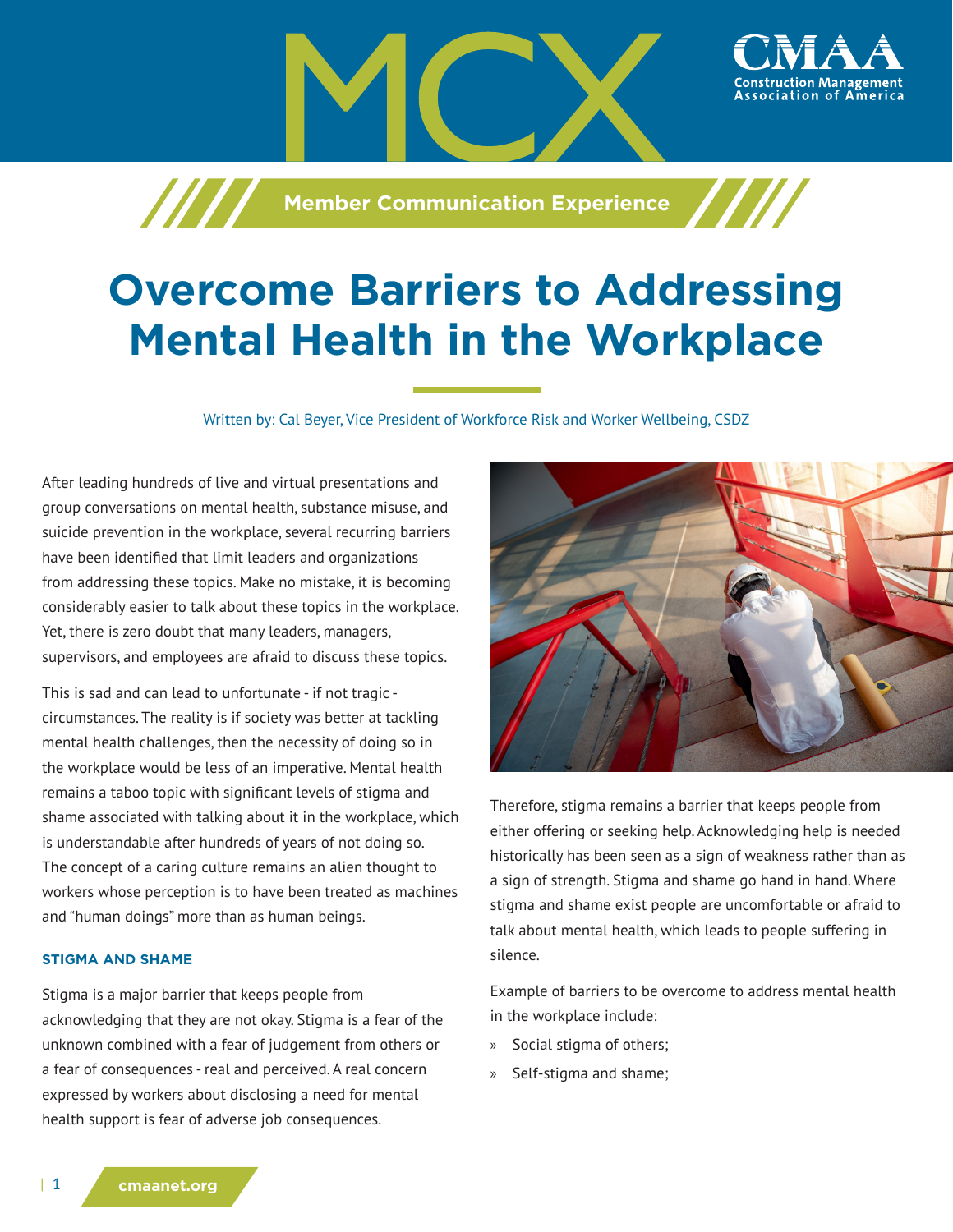- » Employers are unsure of how employees will respond to programs and practices;
- » Privacy and confidentiality centered on HIPAA compliance;
- » Unsure of the level of risk employees and families are experiencing when suffering in silence; and
- » Companies are not sure where to start.

### **Intentional Stigma-Breaking**

The most important starting point is intentionally undermining stigma centered on mental health issues. The most effective of the group presentations delivered to audiences in workplaces or on jobsites start with a moment of silence to honor those who have struggled or fallen due to these deeply intense issues. The personal appeal to those who have lost a loved one is palpable.

Stigma is a silent killer by preventing people from offering, seeking or accepting help. Only by reducing stigma can progress really be made in addressing the underlying issues leading to mental health, substance misuse, and suicide prevention.

## **Mental Health and Wellbeing in Construction Pulse Survey**

In September 2021, the Center for Workplace Mental Health released the results from the Pulse Survey on Mental Health and Wellbeing in the Construction Industry. This pulse survey focused on opportunities to continue moving forward in effectively addressing worker mental health and wellbeing in construction. The final survey report highlights findings, strategies, recommendations, and resources to improve mental health for construction workers. The Mental Health and Wellbeing Survey addresses four crucial challenges.

1. Engaging company leaders to support mental health initiatives visibly, vocally and vulnerably. Leaders who exhibit these "three Vs" lead by example and let workers know "it is okay to not be okay." Leaders who care share resources to help workers and families in need of support. Where these "three Vs" exist, a fourth "V" for "vertical"

emerges as workers up and down the organizational structure begin to freely share their lived experience.

- 2. Raising mental health awareness by regularly sharing resources with employees. It is important for employees to better understand the services and supports available to them and their dependent family members. Teaching employees how to tap into employee assistance programs and employee health insurance programs is important education.
- 3. Creating a mental health culture to reduce the stigma and shame associated with mental health. It is important to increase the literacy of health and mental health for leaders at all levels in a company. Take time to educate leaders and supervisors why mental health is a workforce safety and health issue. Provide training to promote and reinforce psychological safety in the workplace and on jobsite.
- 4. Removing barriers and enhancing access to mental health services and support. Barriers to care seeking and acceptance can be removed by integrating mental health into human resources functions, employee benefits programs, and safety/health and wellness practices.

## **A Call to Action: Immediate Steps Leaders Can Take Now**

- » Read the 2021 Mental Health and Wellbeing in Construction Survey Final Report.
- » **Read the flipbook, Building a Caring Culture:** Addressing Mental Health in the Workplace.
- » Discuss mental health with the senior leadership team and develop a simple strategy to develop a mentally health culture and to improve sharing resources with employees and family members.
- » Commit to stamp out stigma in the organization by creating a no-shame zone with a psychological safe work environment where managers and supervisors support workers with empathy and understanding.  $\mathcal{L}$